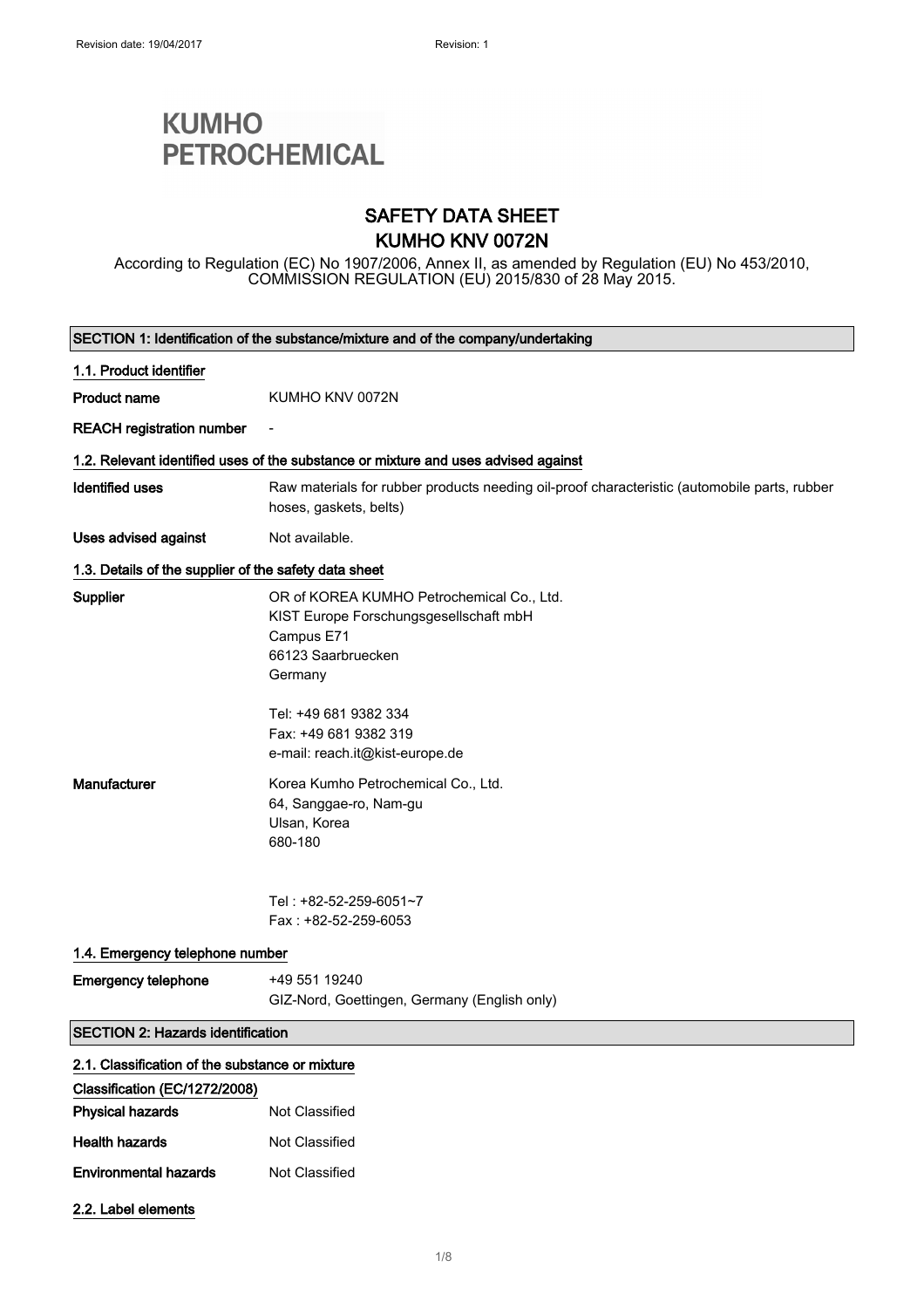#### Hazard statements MC Not Classified

### 2.3. Other hazards

### SECTION 3: Composition/information on ingredients

3.2. Mixtures

### BUTADIENE-ACRYLONITRILE POLYMER **1999 SEPTEMBER 1999 SEPTEMBER 1999 SEPTEMBER 1999** S

CAS number: 9003-18-3

### Classification

Not Classified

| <b>Polyvinyl Chloride</b>                                          | 30%                  |
|--------------------------------------------------------------------|----------------------|
| CAS number: 9002-86-2                                              | EC number: 618-338-8 |
| Classification<br>Not Classified                                   |                      |
| The full text for all herera etatements is displayed in Costian 16 |                      |

#### The full text for all hazard statements is displayed in Section 16.

| <b>Composition comments</b> | Monomer is registered instead of Butadiene-Acrylonitrile polymer. (Registration number of |
|-----------------------------|-------------------------------------------------------------------------------------------|
|                             | monomer: Acrylonitrile: 01-2119474195-34-****, Butadiene: 01-2119471988-16-****)          |

#### SECTION 4: First aid measures

| 4.1. Description of first aid measures                           |                                                                                                                                                                                                                                                                               |
|------------------------------------------------------------------|-------------------------------------------------------------------------------------------------------------------------------------------------------------------------------------------------------------------------------------------------------------------------------|
| <b>General information</b>                                       | Get medical attention.                                                                                                                                                                                                                                                        |
| Inhalation                                                       | Move affected person to fresh air and keep warm and at rest in a position comfortable for<br>breathing. When breathing is difficult, properly trained personnel may assist affected person<br>by administering oxygen. Get medical attention if any discomfort continues.     |
| Ingestion                                                        | Rinse mouth. Do not induce vomiting unless under the direction of a qualified medical<br>professional or poison control center. If vomiting occurs, the head should be kept low so that<br>vomit does not enter the lungs. Get medical attention if any discomfort continues. |
| <b>Skin contact</b>                                              | Remove contaminated clothing and rinse skin thoroughly with water. Wash contaminated<br>clothing before reuse. Get medical attention if any discomfort continues.                                                                                                             |
| Eye contact                                                      | Do not rub eye. Remove any contact lenses and open eyelids wide apart. Continue to rinse<br>for at least 15 minutes.                                                                                                                                                          |
| 4.2. Most important symptoms and effects, both acute and delayed |                                                                                                                                                                                                                                                                               |
| <b>General information</b>                                       | Not available.                                                                                                                                                                                                                                                                |
|                                                                  | 4.3. Indication of any immediate medical attention and special treatment needed                                                                                                                                                                                               |
| Notes for the doctor                                             | Treatment may vary with condition of victim and specifics of incident.                                                                                                                                                                                                        |
| <b>SECTION 5: Firefighting measures</b>                          |                                                                                                                                                                                                                                                                               |
| 5.1. Extinguishing media                                         |                                                                                                                                                                                                                                                                               |
| Suitable extinguishing media                                     | Extinguish with dry sand. Dry chemicals. Water spray. Foam. Carbon dioxide (CO2).                                                                                                                                                                                             |
| Unsuitable extinguishing<br>media                                | Do not use water jet as an extinguisher, as this will spread the fire.                                                                                                                                                                                                        |
| 5.2. Special hazards arising from the substance or mixture       |                                                                                                                                                                                                                                                                               |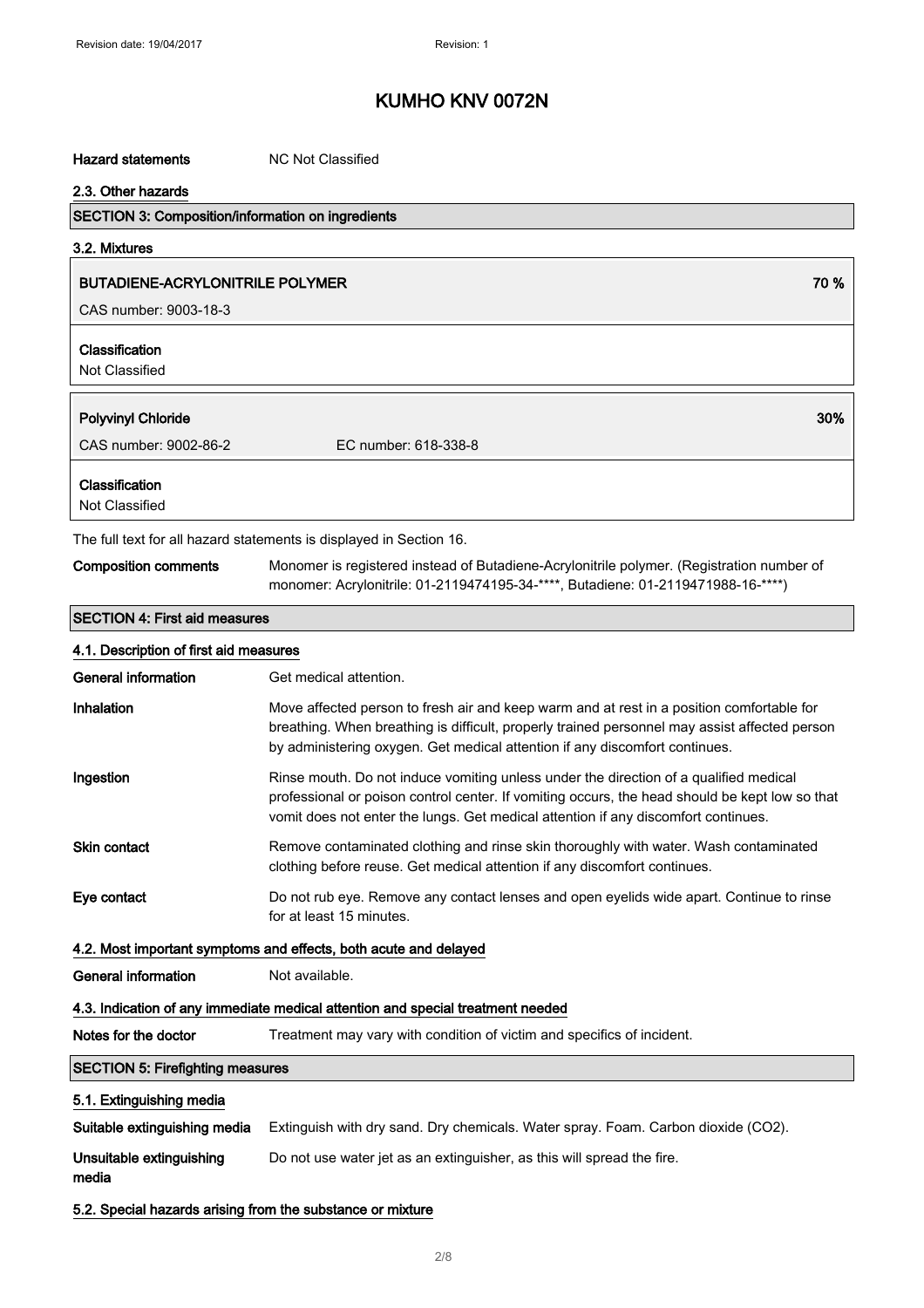| Specific hazards                                          | Irritating gases or vapours. Dust or gas may ignite by flames. Containers can burst violently or<br>explode when heated, due to excessive pressure build-up. Partly flammable but does not<br>simply ignite.                                                                                                                    |
|-----------------------------------------------------------|---------------------------------------------------------------------------------------------------------------------------------------------------------------------------------------------------------------------------------------------------------------------------------------------------------------------------------|
| Hazardous combustion<br>products                          | Oxides of carbon. Thermal decomposition or combustion may liberate carbon oxides and<br>other toxic gases or vapours. Hydrocarbons. Hydrogen cyanide (HCN). Ammonia.                                                                                                                                                            |
| 5.3. Advice for firefighters                              |                                                                                                                                                                                                                                                                                                                                 |
| Protective actions during<br>firefighting                 | Keep up-wind to avoid fumes. Fight advanced or massive fires from safe distance or protected<br>location. Avoid inhalation of materials or combustion by-products. Cool containers exposed to<br>flames with water until well after the fire is out. Keep unnecessary people away, isolate hazard<br>and deny entry.            |
| Special protective equipment<br>for firefighters          | Use protective equipment appropriate for surrounding materials.                                                                                                                                                                                                                                                                 |
| <b>SECTION 6: Accidental release measures</b>             |                                                                                                                                                                                                                                                                                                                                 |
|                                                           | 6.1. Personal precautions, protective equipment and emergency procedures                                                                                                                                                                                                                                                        |
| <b>Personal precautions</b>                               | Wear protective clothing as described in Section 8 of this safety data sheet. Avoid heat,<br>flames and other sources of ignition. Keep upwind. Provide adequate ventilation. Avoid<br>inhalation of dust and contact with skin and eyes.                                                                                       |
| 6.2. Environmental precautions                            |                                                                                                                                                                                                                                                                                                                                 |
| <b>Environmental precautions</b>                          | Store away from waterwork or drainage system. Prevent run-off from entering ground, storm<br>sewers and ditches which lead to natural waterways. If large spills, call emergency services to<br>get advice.                                                                                                                     |
| 6.3. Methods and material for containment and cleaning up |                                                                                                                                                                                                                                                                                                                                 |
| Methods for cleaning up                                   | Small Spillages: Collect spilled material in appropriate container for disposal. Large Spillages:<br>Avoid lowland and keep upwind. Sweep up and shovel. Keep in suitable, closed containers for<br>disposal. Collect and place in suitable waste disposal containers and seal securely. For waste<br>disposal, see Section 13. |
| 6.4. Reference to other sections                          |                                                                                                                                                                                                                                                                                                                                 |
| Reference to other sections                               | For personal protection, see Section 8. For waste disposal, see section 13.                                                                                                                                                                                                                                                     |
| <b>SECTION 7: Handling and storage</b>                    |                                                                                                                                                                                                                                                                                                                                 |
| 7.1. Precautions for safe handling                        |                                                                                                                                                                                                                                                                                                                                 |
| <b>Usage precautions</b>                                  | Wear protective clothing as described in Section 8 of this safety data sheet. Provide adequate<br>ventilation. Avoid contact with skin and eyes. Wash thoroughly after handling.                                                                                                                                                |
|                                                           | 7.2. Conditions for safe storage, including any incompatibilities                                                                                                                                                                                                                                                               |
| <b>Storage precautions</b>                                | Store and handle in accordance with all current regulations and standards. Do not store near<br>heat sources or expose to high temperatures. Protect against direct sunlight. Keep container<br>tightly sealed when not in use. Earth container and transfer equipment to eliminate sparks<br>from static electricity.          |
| 7.3. Specific end use(s)                                  |                                                                                                                                                                                                                                                                                                                                 |
| Specific end use(s)                                       | Not available.                                                                                                                                                                                                                                                                                                                  |
| <b>SECTION 8: Exposure Controls/personal protection</b>   |                                                                                                                                                                                                                                                                                                                                 |
| 8.1. Control parameters                                   |                                                                                                                                                                                                                                                                                                                                 |
| Ingredient comments                                       | No exposure limits known for ingredient(s).                                                                                                                                                                                                                                                                                     |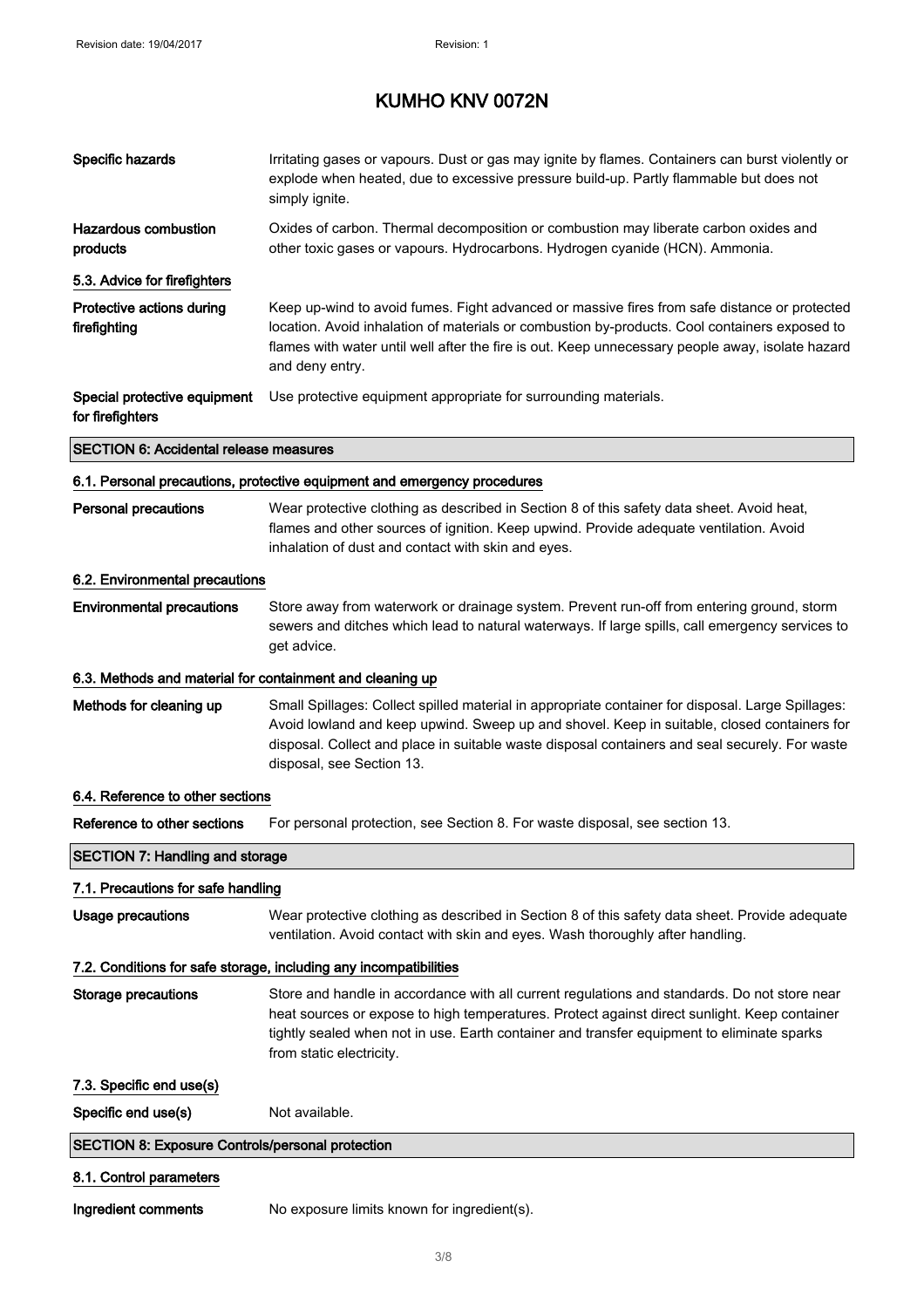### 8.2. Exposure controls

### Protective equipment





| Appropriate engineering<br>controls | Provide adequate general and local exhaust ventilation.                                                                                                                                                                        |
|-------------------------------------|--------------------------------------------------------------------------------------------------------------------------------------------------------------------------------------------------------------------------------|
| Eye/face protection                 | The following protection should be worn: Chemical splash goggles. Wear safety glasses with<br>side-shields conforming to EN166.                                                                                                |
| Hand protection                     | Wear suitable gloves.                                                                                                                                                                                                          |
| Other skin and body<br>protection   | Wear suitable protective clothing.                                                                                                                                                                                             |
| Hygiene measures                    | Use engineering controls to reduce air contamination to permissible exposure level. Provide<br>eyewash station and safety shower. Wash hands after handling.                                                                   |
| Respiratory protection              | If ventilation is inadequate, suitable respiratory protection must be worn. Under frequent use<br>or heavy exposure, respiratory protection may be needed. In case of dust formation, wear<br>respirator with particle filter. |

#### SECTION 9: Physical and Chemical Properties

| 9.1. Information on basic physical and chemical properties |                               |
|------------------------------------------------------------|-------------------------------|
| Appearance                                                 | Solid                         |
| Colour                                                     | Yellow-white.                 |
| Odour                                                      | Mild.                         |
| <b>Odour threshold</b>                                     | Not available. Not available. |
| pH                                                         | Not available.                |
| <b>Melting point</b>                                       | Not applicable.               |
| Initial boiling point and range                            | Not applicable.               |
| Flash point                                                | Not applicable.               |
| <b>Evaporation rate</b>                                    | Not applicable.               |
| Upper/lower flammability or<br>explosive limits            | Not available.                |
| Other flammability                                         | Not available.                |
| Vapour pressure                                            | Not applicable.               |
| Vapour density                                             | Not applicable.               |
| <b>Relative density</b>                                    | Not applicable.               |
| Solubility(ies)                                            | Insoluble in water.           |
| <b>Partition coefficient</b>                               | Not applicable.               |
| Auto-ignition temperature                                  | Not available.                |
| <b>Decomposition Temperature</b>                           | Not available.                |
| <b>Viscosity</b>                                           | Not applicable.               |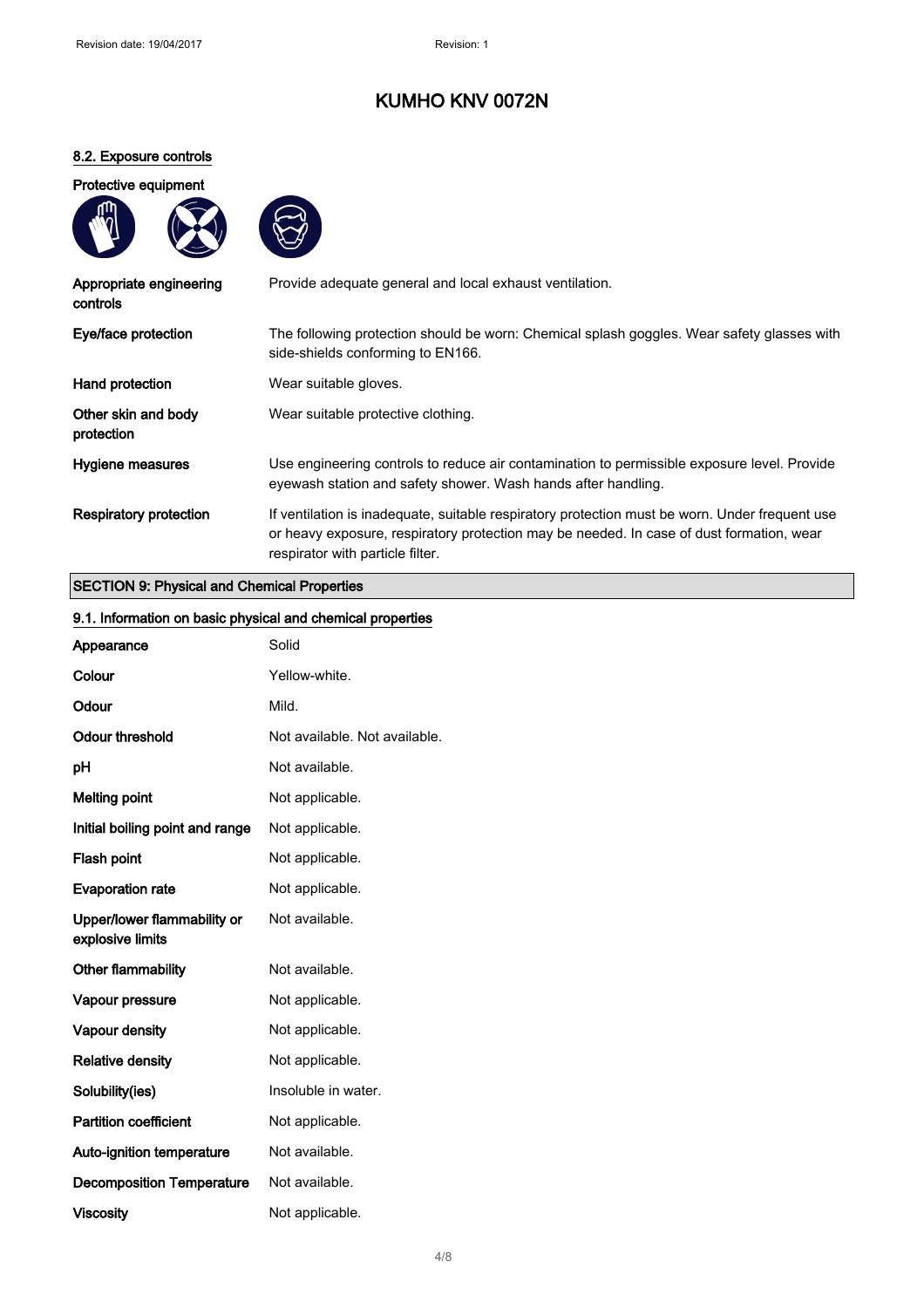| <b>Explosive properties</b>                                         | Not available.                                                                                                                                                                                                      |
|---------------------------------------------------------------------|---------------------------------------------------------------------------------------------------------------------------------------------------------------------------------------------------------------------|
| <b>Oxidising properties</b>                                         | Not available.                                                                                                                                                                                                      |
| 9.2. Other information                                              |                                                                                                                                                                                                                     |
| Molecular weight                                                    | Not available.                                                                                                                                                                                                      |
| <b>SECTION 10: Stability and reactivity</b>                         |                                                                                                                                                                                                                     |
| 10.1. Reactivity                                                    |                                                                                                                                                                                                                     |
| Reactivity                                                          | Not available.                                                                                                                                                                                                      |
| 10.2. Chemical stability                                            |                                                                                                                                                                                                                     |
| <b>Stability</b>                                                    | Stable at normal ambient temperatures and when used as recommended.                                                                                                                                                 |
| 10.3. Possibility of hazardous reactions                            |                                                                                                                                                                                                                     |
| Possibility of hazardous<br>reactions                               | Will not occur.                                                                                                                                                                                                     |
| 10.4. Conditions to avoid                                           |                                                                                                                                                                                                                     |
| <b>Conditions to avoid</b>                                          | Avoid exposure to high temperatures or direct sunlight.                                                                                                                                                             |
| 10.5. Incompatible materials                                        |                                                                                                                                                                                                                     |
| Materials to avoid                                                  | Not available.                                                                                                                                                                                                      |
| 10.6. Hazardous decomposition products                              |                                                                                                                                                                                                                     |
| Hazardous decomposition<br>products                                 | Hydrocarbons. Thermal decomposition or combustion may liberate carbon oxides and other<br>toxic gases or vapours. Oxides of carbon. Oxides of nitrogen. Sulphurous gases (SOx).<br>Hydrogen cyanide (HCN). Ammonia. |
| <b>SECTION 11: Toxicological information</b>                        |                                                                                                                                                                                                                     |
| 11.1. Information on toxicological effects                          |                                                                                                                                                                                                                     |
| Acute toxicity - oral                                               |                                                                                                                                                                                                                     |
| Notes (oral LD <sub>50</sub> )                                      | Not available.                                                                                                                                                                                                      |
| Acute toxicity - dermal<br>Notes (dermal LD <sub>50</sub> )         | Not available.                                                                                                                                                                                                      |
| Acute toxicity - inhalation<br>Notes (inhalation LC <sub>50</sub> ) | Not available.                                                                                                                                                                                                      |
| Skin corrosion/irritation<br>Animal data                            | Not available.                                                                                                                                                                                                      |
| Serious eye damage/irritation<br>Serious eye damage/irritation      | Not available.                                                                                                                                                                                                      |
| Germ cell mutagenicity                                              |                                                                                                                                                                                                                     |
| Genotoxicity - in vitro                                             | Not available.                                                                                                                                                                                                      |
| Genotoxicity - in vivo                                              | Not available.                                                                                                                                                                                                      |
| Carcinogenicity<br>Carcinogenicity                                  | Not available.                                                                                                                                                                                                      |
| Reproductive toxicity                                               |                                                                                                                                                                                                                     |

Reproductive toxicity - fertility Not available.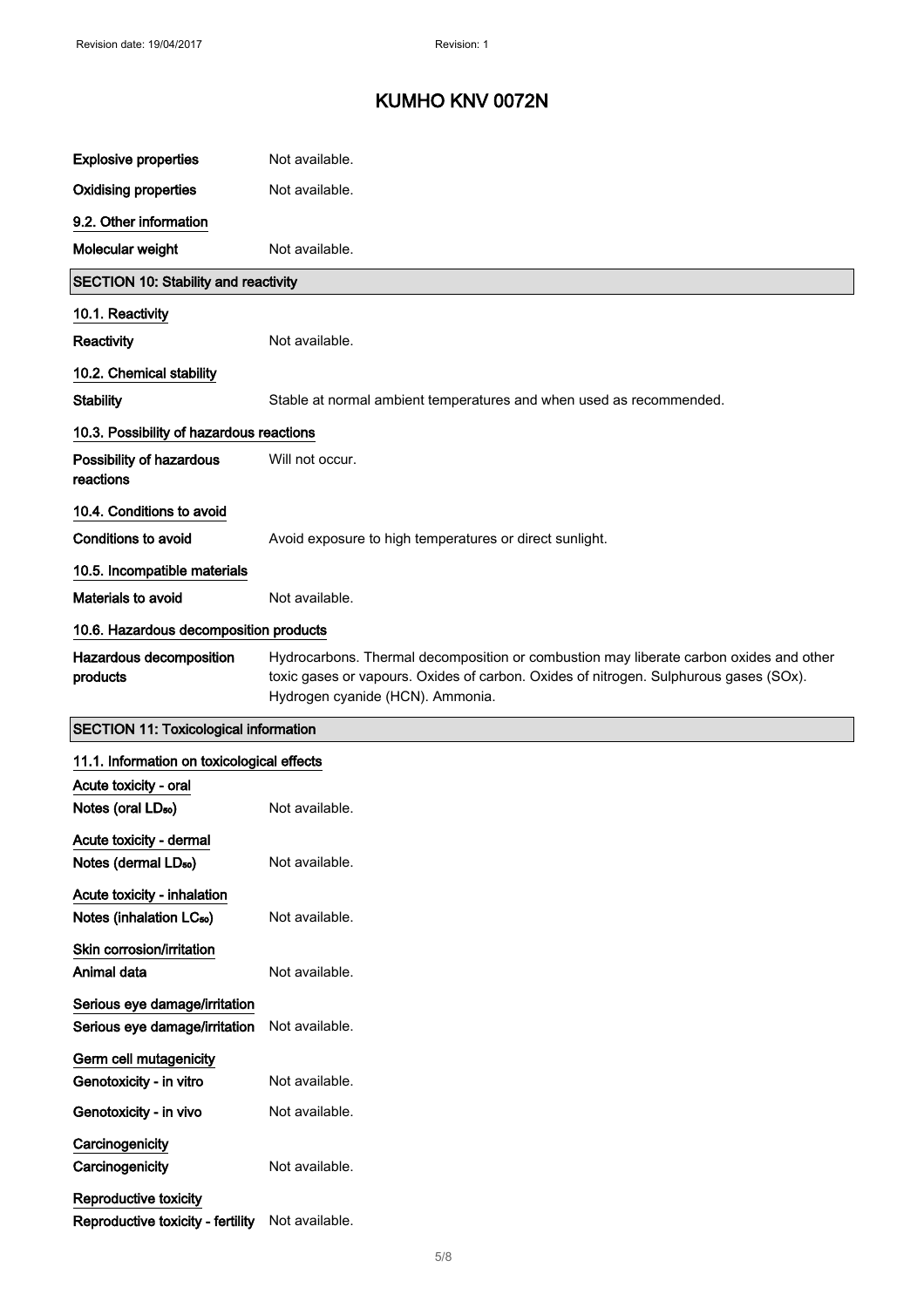| Reproductive toxicity -<br>development                     | Not available.                                                          |
|------------------------------------------------------------|-------------------------------------------------------------------------|
| Specific target organ toxicity - single exposure           |                                                                         |
| STOT - single exposure                                     | Not available.                                                          |
| Specific target organ toxicity - repeated exposure         |                                                                         |
| STOT - repeated exposure                                   | Not available.                                                          |
| <b>SECTION 12: Ecological Information</b>                  |                                                                         |
| Ecotoxicity                                                | There are no data on the ecotoxicity of this product.                   |
| 12.1. Toxicity                                             |                                                                         |
| Acute toxicity - fish                                      | Not available.                                                          |
| Acute toxicity - aquatic<br>invertebrates                  | Not available.                                                          |
| Acute toxicity - aquatic plants                            | Not available.                                                          |
| Acute toxicity -<br>microorganisms                         | Not available.                                                          |
| Acute toxicity - terrestrial                               | Not available.                                                          |
| Chronic toxicity - fish early life Not available.<br>stage |                                                                         |
| Short term toxicity - embryo<br>and sac fry stages         | Not available.                                                          |
| Chronic toxicity - aquatic<br>invertebrates                | Not available.                                                          |
| 12.2. Persistence and degradability                        |                                                                         |
| Persistence and degradability Not available.               |                                                                         |
| <b>Biodegradation</b>                                      | Not available.                                                          |
| 12.3. Bioaccumulative potential                            |                                                                         |
| <b>Partition coefficient</b>                               | Not applicable.                                                         |
| 12.4. Mobility in soil                                     |                                                                         |
| <b>Mobility</b>                                            | Not available.                                                          |
| 12.5. Results of PBT and vPvB assessment                   |                                                                         |
| Results of PBT and vPvB<br>assessment                      | This product does not contain any substances classified as PBT or vPvB. |
| 12.6. Other adverse effects                                |                                                                         |
| Other adverse effects                                      | Not available.                                                          |
| <b>SECTION 13: Disposal considerations</b>                 |                                                                         |
| 13.1. Waste treatment methods                              |                                                                         |
|                                                            |                                                                         |

General information Waste is suitable for incineration. If applicable, pretreat waste with oil/water separation. Incinerate waste or reduce the volume following the similar way as incineration.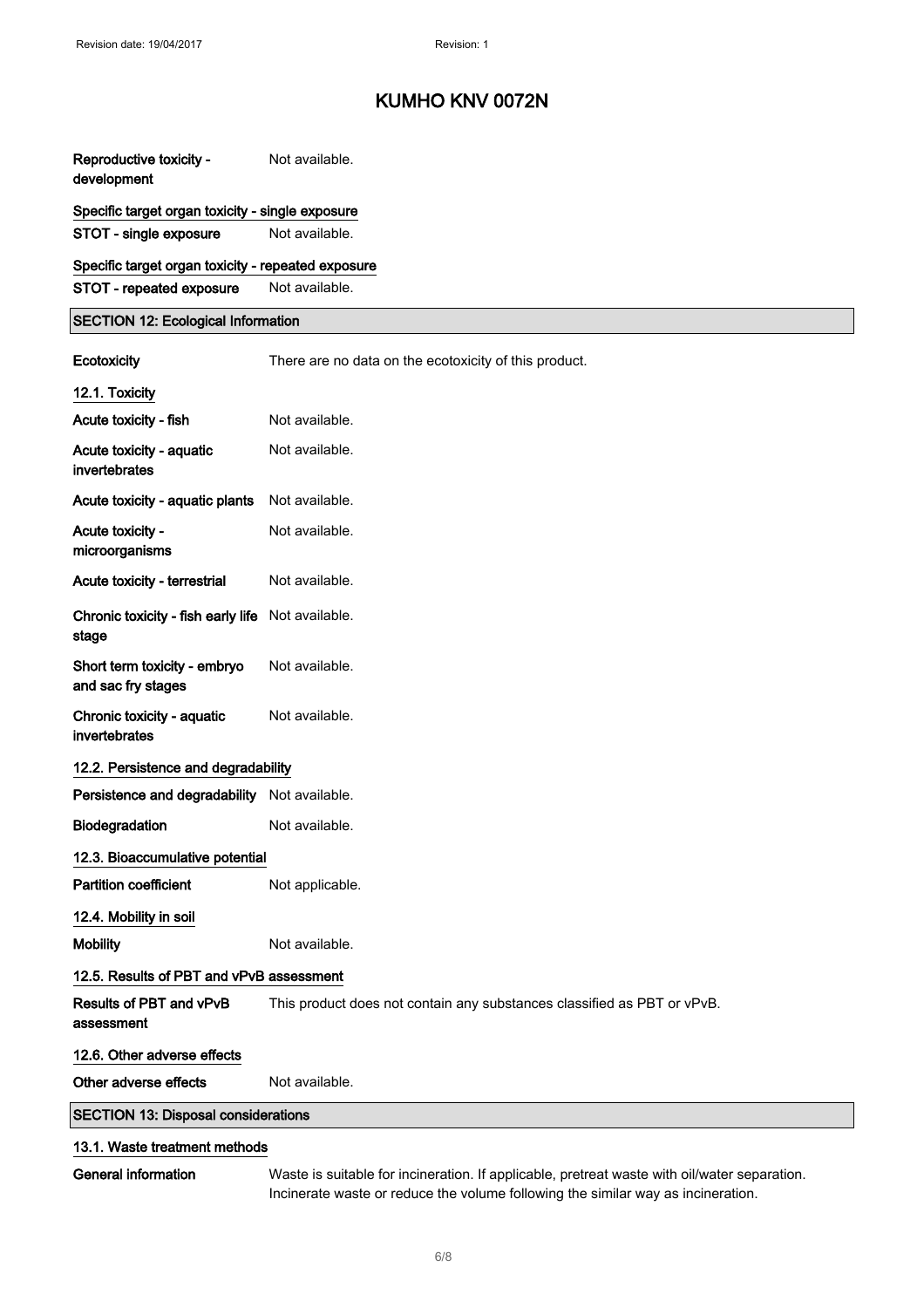| <b>Disposal methods</b>                                                                        | Confirm disposal procedures with environmental engineer and local regulations. Dispose of<br>the waste by oneself or contact disposal company. |
|------------------------------------------------------------------------------------------------|------------------------------------------------------------------------------------------------------------------------------------------------|
| <b>SECTION 14: Transport information</b>                                                       |                                                                                                                                                |
| General                                                                                        | The product is not covered by international regulations on the transport of dangerous goods<br>(IMDG, IATA, ADR/RID).                          |
| 14.1. UN number                                                                                |                                                                                                                                                |
| Not applicable.                                                                                |                                                                                                                                                |
| 14.2. UN proper shipping name                                                                  |                                                                                                                                                |
| Not applicable.                                                                                |                                                                                                                                                |
| 14.3. Transport hazard class(es)                                                               |                                                                                                                                                |
| Not applicable.                                                                                |                                                                                                                                                |
| 14.4. Packing group                                                                            |                                                                                                                                                |
| Not applicable.                                                                                |                                                                                                                                                |
| 14.5. Environmental hazards                                                                    |                                                                                                                                                |
| Environmentally hazardous substance/marine pollutant<br>No.                                    |                                                                                                                                                |
| 14.6. Special precautions for user                                                             |                                                                                                                                                |
| Not applicable.                                                                                |                                                                                                                                                |
|                                                                                                | 14.7. Transport in bulk according to Annex II of MARPOL and the IBC Code                                                                       |
| Transport in bulk according to Not applicable.<br>Annex II of MARPOL 73/78<br>and the IBC Code |                                                                                                                                                |
| <b>SECTION 15: Regulatory information</b>                                                      |                                                                                                                                                |
|                                                                                                | 15.1. Safety, health and environmental regulations/legislation specific for the substance or mixture                                           |
| <b>Authorisations (Title VII</b><br><b>Regulation 1907/2006)</b>                               | No specific authorisations are known for this product.                                                                                         |
| <b>Restrictions (Title VIII</b><br><b>Regulation 1907/2006)</b>                                | No specific restrictions on use are known for this product.                                                                                    |
| 15.2. Chemical safety assessment                                                               |                                                                                                                                                |
| No chemical safety assessment has been carried out.                                            |                                                                                                                                                |
| <b>SECTION 16: Other information</b>                                                           |                                                                                                                                                |
| <b>Issued by</b>                                                                               | <b>KIST Europe</b>                                                                                                                             |
| <b>Revision date</b>                                                                           | 19/04/2017                                                                                                                                     |
|                                                                                                |                                                                                                                                                |
| Revision                                                                                       | 1                                                                                                                                              |